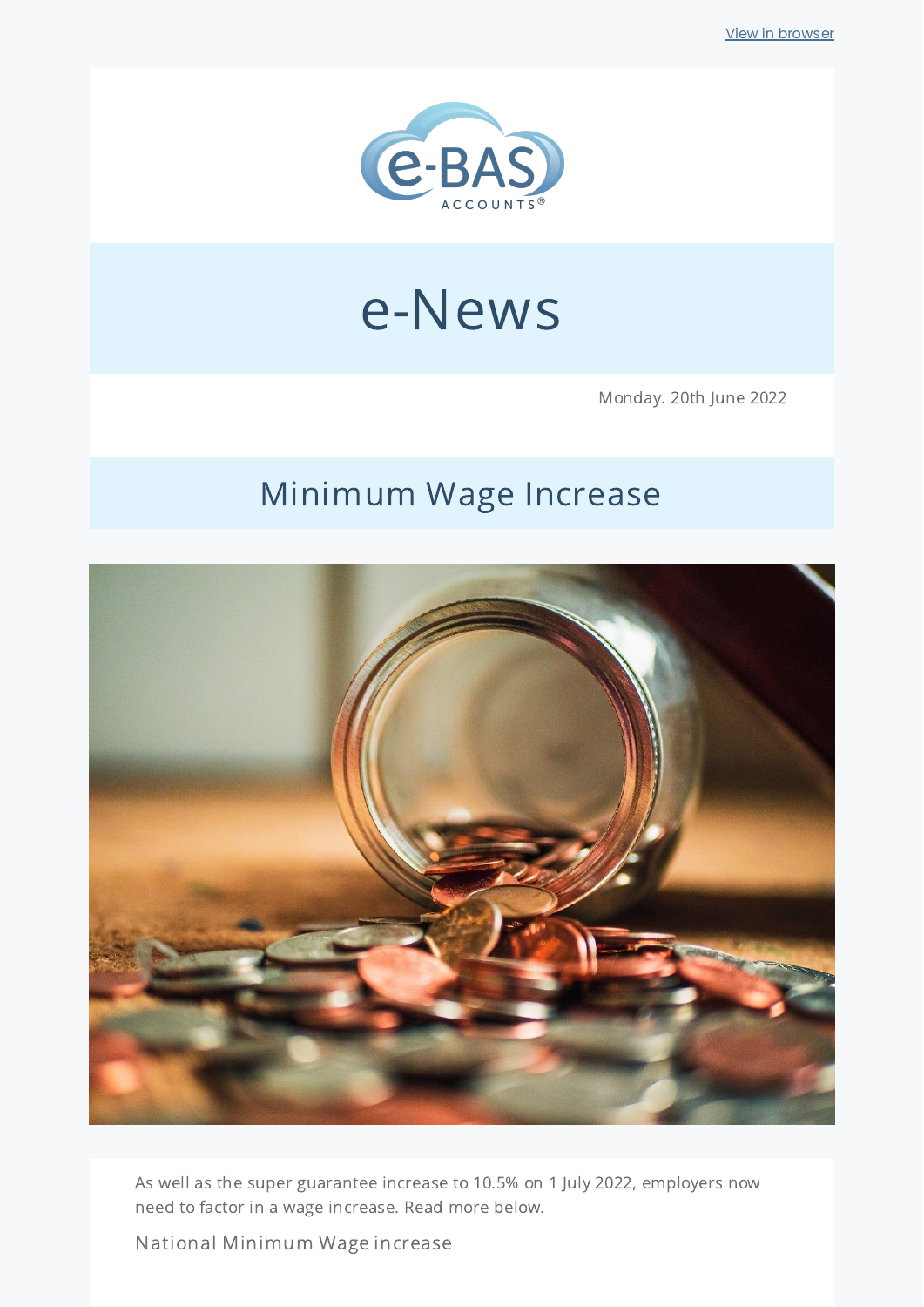The Fair Work Commission has ordered a 5.2% wage increase to the national minimum wage (NMW). From 1 July 2022, the NMW will increase by 5.2%, which amounts to \$40 a week.

The new National Minimum Wage will be \$812.60 per week or \$21.38 per hour.

#### Award minimum wage increase

The FWC has announced that minimum award wages will increase by 4.6%, which is subject to a minimum increase for award classifications of \$40 per week and based on a 38-hour week for a full-time employee.

This means minimum award wages:

- above \$869.60 per week, will get a 4.6% increase
- below \$869.60 per week, will get a \$40 increase.

#### When to apply the increase

The new National Minimum Wage will apply from the first full pay period on or after 1 July 2022. This means if you have a weekly pay period that starts on Mondays, the new rates will apply from Monday 4 July 2022.

If you are covered by an award, award increases happen in 2 stages. Most awards will increase from the first full pay period on or after 1 July 2022 but, for some awards as listed below, the increase will happen from 1 October 2022.

- Aircraft Cabin Crew Award 2020
- Airline Operations Ground Staff Award 2020
- Air Pilots Award 2020
- Airport Employees Award 2020
- Airservices Australia Enterprise Award 2016
- Alpine Resorts Award 2020
- Hospitality Industry (General) Award 2020
- Marine Tourism and Charter Vessels Award 2020
- Registered and Licensed Clubs Award 2020
- Restaurant Industry Award 2020

These awards relate to industries that are considered to be still adversely impacted by the COVID-19 pandemic.

To read more information about the wage increase go to this Fair Work web [page.](https://www.fairwork.gov.au/newsroom/news/get-set-for-a-minimum-wage-increase)

## Latest Articles



### **\$450 Super [Guarantee](https://www.e-bas.com.au/450-super-guarantee-threshold-scrapped/) Threshold Scrapped!**

From 1 July 2022, the \$450 threshold for super



### **Can I [Claim](https://www.e-bas.com.au/can-i-claim-the-gst-on-that/) the GST on That?**

This is a list of common business purchases and whether or not each one includes GST or not.